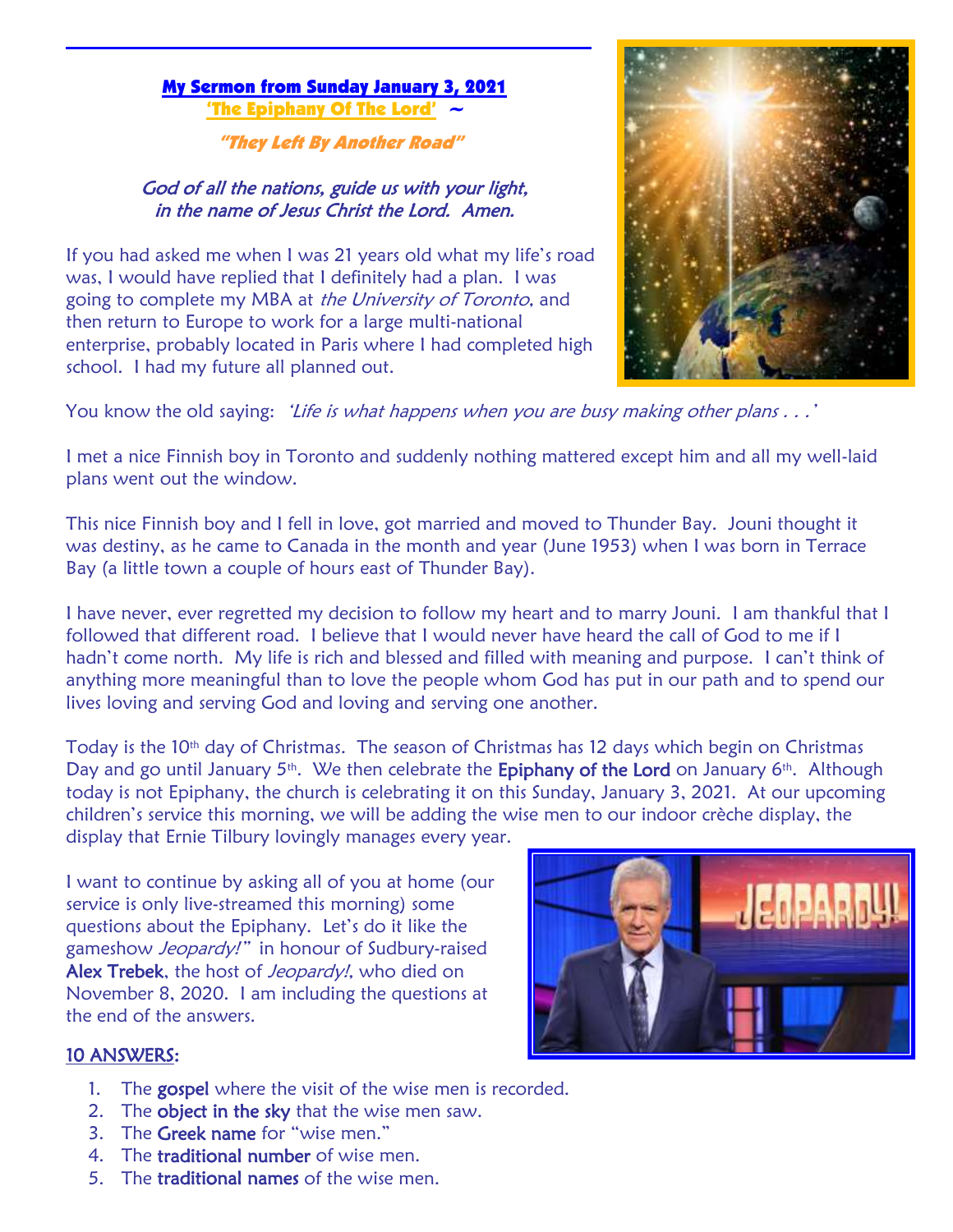- 6. The traditional animal that the wise men rode.
- 7. The king the wise men visited in Jerusalem.
- 8. The city where the wise men found the child.
- 9. The place in Bethlehem where the child was found.
- 10. The gifts brought by the wise men to Jesus.

# 10 QUESTIONS:

- 1. What is Matthew? The story of the visit of the wise men to the Christ child is only recorded in Matthew's Gospel.
- 2. What is a star? The wise men saw his star and then decided to travel to Israel to find the child.
- 3. What are "MAGI"?
- 4. What is 3? This is the traditional number of wise men, but the Bible does not say how many wise men there were. This was an early tradition probably because the Christ child received 3 gifts.
- 5. What is Melchior, Caspar, and Balthazar? No names are given in the gospel record.
- 6. What is a camel? There are no mentions of camels in the gospel or any mention as to how the wise men travelled from the East. Perhaps they came from Persia which is now Iran.
- 7. Who is Herod? King Herod was concerned that the child would try to seize his throne and become the next ruler of Judah.
- 8. What is Bethlehem?
- 9. What is a **house**? The Holy family were no longer staying in a stable, but living in a home in Bethlehem. We don't know how old Jesus was at this time. Some theologians have speculated every age from several days old up to 2 years old.
- 10. What is gold, frankincense and myrrh?

Now, we don't know if some of the ideas about the wise men are indeed true. For centuries, people had heard about Pompeii but no one believed in this story of a city buried by ash from a volcano until the ruins were discovered in the 16<sup>th</sup> century.

What we do know is that the wise men found Jesus and when they did, they fell to their knees and they worshipped the Christ child.

They were touched by the hand of God, by the reality of the divine and they were forever changed. They "left . . . by another road." (Matthew 2: 14)



**'Adoration of the Magi' Matthias Stomer (c.1600-after 1652)**

When you and I are touched by the hand of God, by the breath of an angel, we leave forever changed, we leave by another road. Look at Abraham, Samuel, Mary Magdalene, Lydia, Paul and Barnabus to name just a few in the Biblical record.